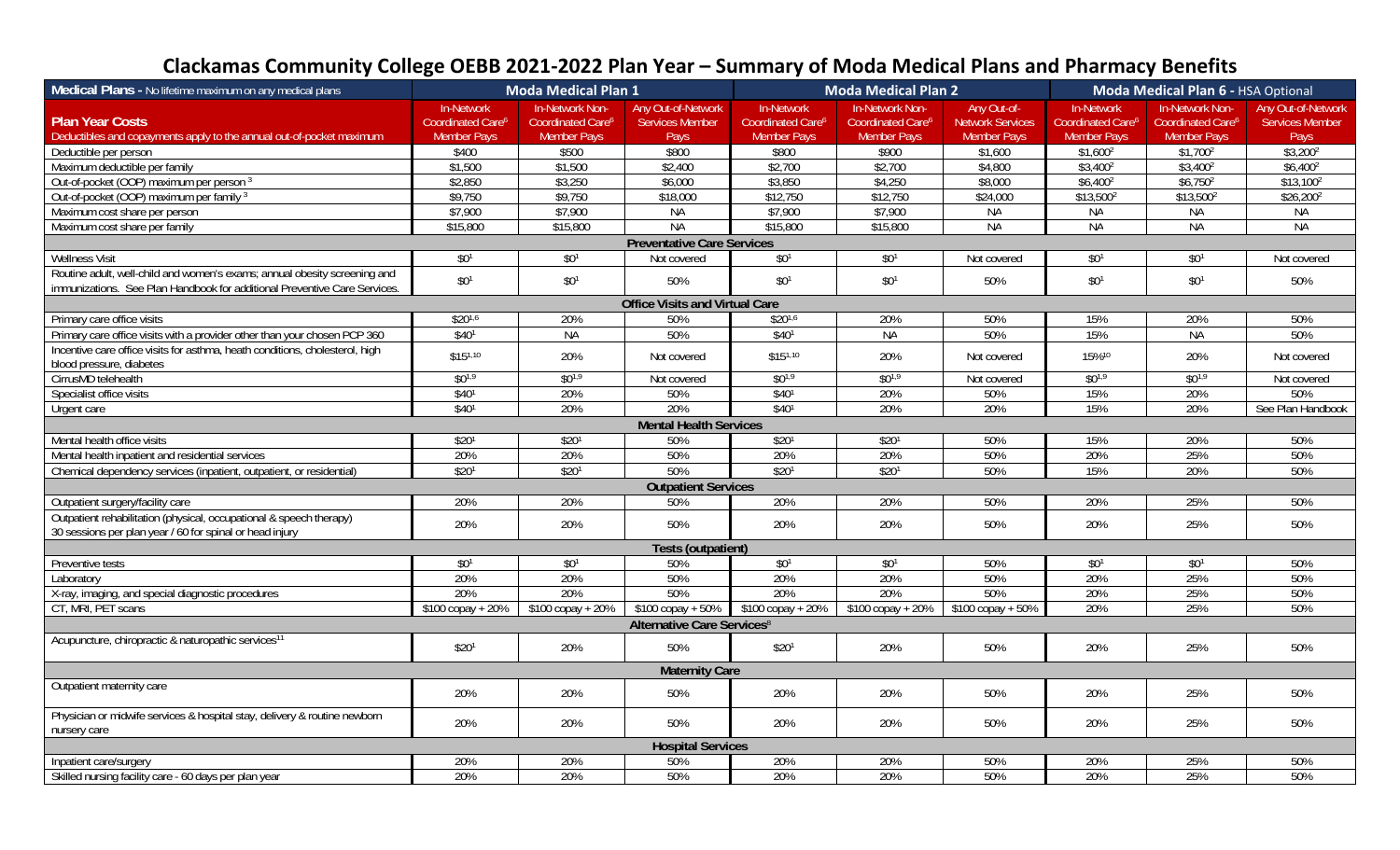## **Clackamas Community College OEBB 2021‐2022 Plan Year – Summary of Moda Medical Plans and Pharmacy Benefits**

| <b>Additional Cost Tier</b>                                                                                                                                                                                                                                                     |                                                                                |                                      |                               |                                                                                      |                                                                                  |                                    |                                      |               |                   |
|---------------------------------------------------------------------------------------------------------------------------------------------------------------------------------------------------------------------------------------------------------------------------------|--------------------------------------------------------------------------------|--------------------------------------|-------------------------------|--------------------------------------------------------------------------------------|----------------------------------------------------------------------------------|------------------------------------|--------------------------------------|---------------|-------------------|
| Moda plans only: \$100 Additional Cost Tier (ACT): specified imaging (MRI,<br>CT, PET), spinal injections, tonsillectomies for members under age 18 with<br>chronic tonsillitis or sleep apnea, viscosupplementation, upper endoscopies,<br>sleep studies, lumbar discographies | \$100 copay + 20%                                                              | \$100 copay + 20%                    | \$100 copay + 50%             | \$100 copay + 20%                                                                    | \$100 copay + 50%                                                                | \$100 copay + 20%                  | 20%                                  | 25%           | 50%               |
| Moda plans only: \$500 Additional Cost Tier (ACT): spine surgery, knee &<br>hip replacement <sup>4</sup> , knee & shoulder arthroscopy, uncomplicated hernia repair                                                                                                             | \$500 copay + 20%                                                              | \$500 copay + 20%                    | \$500 copay + 50%             | \$500 copay + 20%                                                                    | \$500 copay + 50%                                                                | \$500 copay + 20%                  | 20%                                  | 25%           | 50%               |
|                                                                                                                                                                                                                                                                                 |                                                                                |                                      | <b>Emergency Services</b>     |                                                                                      |                                                                                  |                                    |                                      |               |                   |
| Emergency room (copay waived if admitted)                                                                                                                                                                                                                                       |                                                                                | $$100$ copay + 20%                   |                               | $$100$ copay + 20%                                                                   |                                                                                  |                                    | 20%                                  | 25%           | See Plan Handbook |
| Ambulance                                                                                                                                                                                                                                                                       |                                                                                | 20%                                  |                               | 20%                                                                                  |                                                                                  |                                    | 20%                                  | 25%           | See Plan Handbook |
|                                                                                                                                                                                                                                                                                 |                                                                                |                                      | <b>Other Covered Services</b> |                                                                                      |                                                                                  |                                    |                                      |               |                   |
| Hearing aids: \$4,000 maximum benefit every 48 months for adults, see<br>handbook for State mandated benefit for children                                                                                                                                                       | 10%                                                                            | 10%                                  | 50%                           | 10%                                                                                  | 10%                                                                              | 50%                                | 20%                                  | 25%           | 50%               |
| Durable medical equipment (DME)                                                                                                                                                                                                                                                 | 20%                                                                            | 20%                                  | 50%                           | 20%                                                                                  | 20%                                                                              | 50%                                | 20%                                  | 25%           | 50%               |
| <b>Bariatric surgery</b>                                                                                                                                                                                                                                                        | $$500 + 20\%$                                                                  | $$500 + 20\%$                        | Not covered                   | $$500 + 20\%$                                                                        | $$500 + 20\%$                                                                    | Not covered                        | $$500 + 20\%$                        | $$500 + 25\%$ | Not covered       |
| <b>Pharmacy Services</b>                                                                                                                                                                                                                                                        |                                                                                |                                      |                               |                                                                                      |                                                                                  |                                    |                                      |               |                   |
| Out-of-pocket (OOP) maximum                                                                                                                                                                                                                                                     | Rx applies toward Max Cost Share                                               |                                      |                               | Rx applies toward Max Cost Share                                                     |                                                                                  |                                    | Rx applies toward plan OOP max       |               |                   |
| Retail                                                                                                                                                                                                                                                                          |                                                                                |                                      |                               |                                                                                      |                                                                                  |                                    |                                      |               |                   |
| Value                                                                                                                                                                                                                                                                           |                                                                                | \$4 per 31-day supply                | \$4 per 31-day supply         |                                                                                      |                                                                                  |                                    | $\sqrt{$4^1$}$ per 31-day supply     |               |                   |
| Select generic                                                                                                                                                                                                                                                                  | \$12 per 31-day supply<br>25% up to \$75 per 31-day supply                     |                                      | See Plan Handbook             | \$12 per 31-day supply                                                               |                                                                                  | See Plan                           | 20%                                  | 25%           | See Plan Handbook |
| Preferred brand                                                                                                                                                                                                                                                                 |                                                                                |                                      |                               | 25% up to \$75 per 31-day supply                                                     |                                                                                  | Handbook                           | 20%                                  | 25%           |                   |
| Non-preferred brand <sup>5</sup>                                                                                                                                                                                                                                                |                                                                                | 50% up to \$175 per 31-day supply    |                               | 50% up to \$175 per 31-day supply                                                    |                                                                                  |                                    | 20%                                  | 25%           |                   |
| Mail                                                                                                                                                                                                                                                                            |                                                                                |                                      |                               |                                                                                      |                                                                                  |                                    |                                      |               |                   |
| Value                                                                                                                                                                                                                                                                           | \$8 per 90-day supply<br>\$24 per 90-day supply                                |                                      |                               | \$8 per 90-day supply<br>\$24 per 90-day supply<br>25% up to \$150 per 90-day supply |                                                                                  | 20%<br>See Plan<br>20%<br>Handbook | $\overline{\$8^1}$ per 90-day supply |               | See Plan Handbook |
| Select generic                                                                                                                                                                                                                                                                  |                                                                                |                                      | See Plan Handbook             |                                                                                      |                                                                                  |                                    |                                      | 25%           |                   |
| Preferred brand                                                                                                                                                                                                                                                                 |                                                                                | 25% up to \$150 per 90-day supply    |                               |                                                                                      |                                                                                  |                                    |                                      | 25%           |                   |
| Non-preferred brand <sup>5</sup>                                                                                                                                                                                                                                                |                                                                                | 50% up to \$450 per 90-day supply    |                               | 50% up to \$450 per 90-day supply                                                    |                                                                                  |                                    | 20%                                  | 25%           |                   |
| Specialty                                                                                                                                                                                                                                                                       |                                                                                |                                      |                               |                                                                                      |                                                                                  |                                    |                                      |               |                   |
| Generic                                                                                                                                                                                                                                                                         | \$12 per 31-day supply or \$36 per 90-day<br>supply when allowed               |                                      |                               | \$12 per 31-day supply or \$36 per 90-day<br>supply when allowed                     |                                                                                  |                                    | 20%                                  | 25%           |                   |
| Preferred brand                                                                                                                                                                                                                                                                 | 25% up to \$200 per 31-day supply or \$400<br>for \$90-day supply when allowed |                                      | See Plan Handbook             | for \$90-day supply when allowed                                                     | 25% up to \$200 per 31-day supply or \$400                                       | See Plan<br>Handbook               | 20%                                  | 25%           | See Plan Handbook |
| Non-preferred brand <sup>5</sup>                                                                                                                                                                                                                                                | \$1,000 for \$90-day supply when allowed                                       | 50% up to \$500 per 31-day supply or |                               |                                                                                      | 50% up to \$500 per 31-day supply or<br>\$1,000 for \$90-day supply when allowed |                                    | 20%                                  | 25%           |                   |

| <b>Plan Premium</b>                                                                                                                                                            | <b>Moda Medical Plan 1</b> | <b>Moda Medical Plan 2</b> | <b>Moda Medical Plan 6</b> |  |  |  |
|--------------------------------------------------------------------------------------------------------------------------------------------------------------------------------|----------------------------|----------------------------|----------------------------|--|--|--|
| Employee Only                                                                                                                                                                  | \$708.97                   | \$659.56                   | \$557.18                   |  |  |  |
| Employee + Spouse/Partner                                                                                                                                                      | \$1,559.72                 | \$1,451.04                 | \$1,225.80                 |  |  |  |
| $Employee + Child (ren)$                                                                                                                                                       | \$1,347.06                 | \$1.253.20                 | \$1,058.67                 |  |  |  |
| Employee + Family                                                                                                                                                              | \$2,197.84                 | \$2,044.69                 | \$1,727.30                 |  |  |  |
| The premiums listed above are not the amounts that you pay each month. Utilize the Monthly Benefits Calculator on the HR Webpage to calculate your monthly out-of-pocket cost. |                            |                            |                            |  |  |  |

NA – Not applicable

1 Deductible waived.

2 Individual deductible and out-of-pocket maximum apply to single coverage only. Family deductible and out-of-pocket maximum apply when two or more individuals are covered on the plan. This plan also includes an embedded p OOP amount. Under this plan, deductible must be met before benefits will be paid (except where 1 indicates deductible waived).